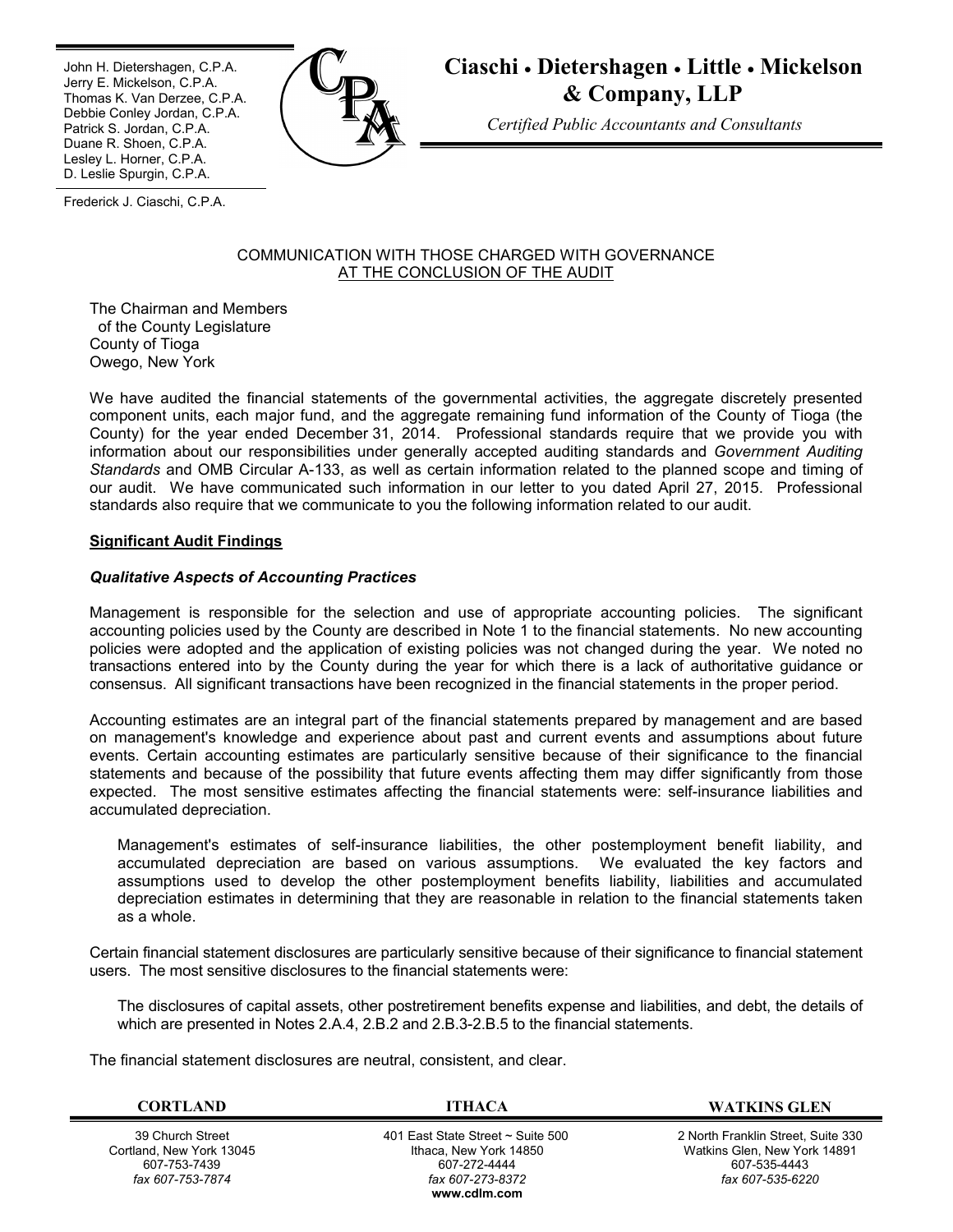## *Difficulties Encountered in Performing the Audit*

We encountered no significant difficulties in dealing with management in performing and completing our audit.

#### *Corrected and Uncorrected Misstatements*

Professional standards require us to accumulate all known and likely misstatements identified during the audit, other than those that are clearly trivial, and communicate them to the appropriate level of management. Management has corrected all such misstatements. In addition, none of the misstatements detected as a result of audit procedures and corrected by management were material, either individually or in the aggregate, to each opinion unit's financial statements taken as a whole.

#### *Disagreements with Management*

For purposes of this letter, professional standards define a disagreement with management as a financial accounting, reporting, or auditing matter, whether or not resolved to our satisfaction, that could be significant to the financial statements or the auditor's report. We are pleased to report that no such disagreements arose during the course of our audit.

#### *Management Representations*

We have requested certain representations from management that are included in the management representation letter dated September 11, 2015.

#### *Management Consultations with Other Independent Accountants*

In some cases, management may decide to consult with other accountants about auditing and accounting matters, similar to obtaining a "second opinion" on certain situations. If a consultation involves application of an accounting principle to the County's financial statements or a determination of the type of auditor's opinion that may be expressed on those statements, our professional standards require the consulting accountant to check with us to determine that the consultant has all the relevant facts. To our knowledge, there were no such consultations with other accountants.

## *Other Audit Findings or Issues*

We generally discuss a variety of matters, including the application of accounting principles and auditing standards, with management each year prior to retention as the County's auditors. However, these discussions occurred in the normal course of our professional relationship and our responses were not a condition to our retention.

## **Other Matters**

We applied certain limited procedures to the Management's Discussion and Analysis, budgetary comparison information, and the Schedule of Funding Progress which are required supplementary information (RSI) that supplements the basic financial statements. Our procedures consisted of inquiries of management regarding the methods of preparing the information and comparing the information for consistency with management's responses to our inquiries, the basic financial statements, and other knowledge we obtained during our audit of the basic financial statements. We did not audit the RSI and do not express an opinion or provide any assurance on the RSI.

We were engaged to report on the Combining Balance Sheet - Non-Major Governmental Funds and Combining Statement of Revenues, Expenditures, and Changes in Fund Balances - Non-Major Governmental Funds and the Schedule of Expenditures of Federal Awards which accompany the financial statements but are not RSI. With respect to this supplementary information, we made certain inquiries of management and evaluated the form, content, and methods of preparing the information to determine that the information complies with accounting principles generally accepted in the United States of America, the method of preparing it has not changed from the prior period, and the information is appropriate and complete in relation to our audit of the financial statements. We compared and reconciled the supplementary information to the underlying accounting records used to prepare the financial statements or to the financial statements themselves.